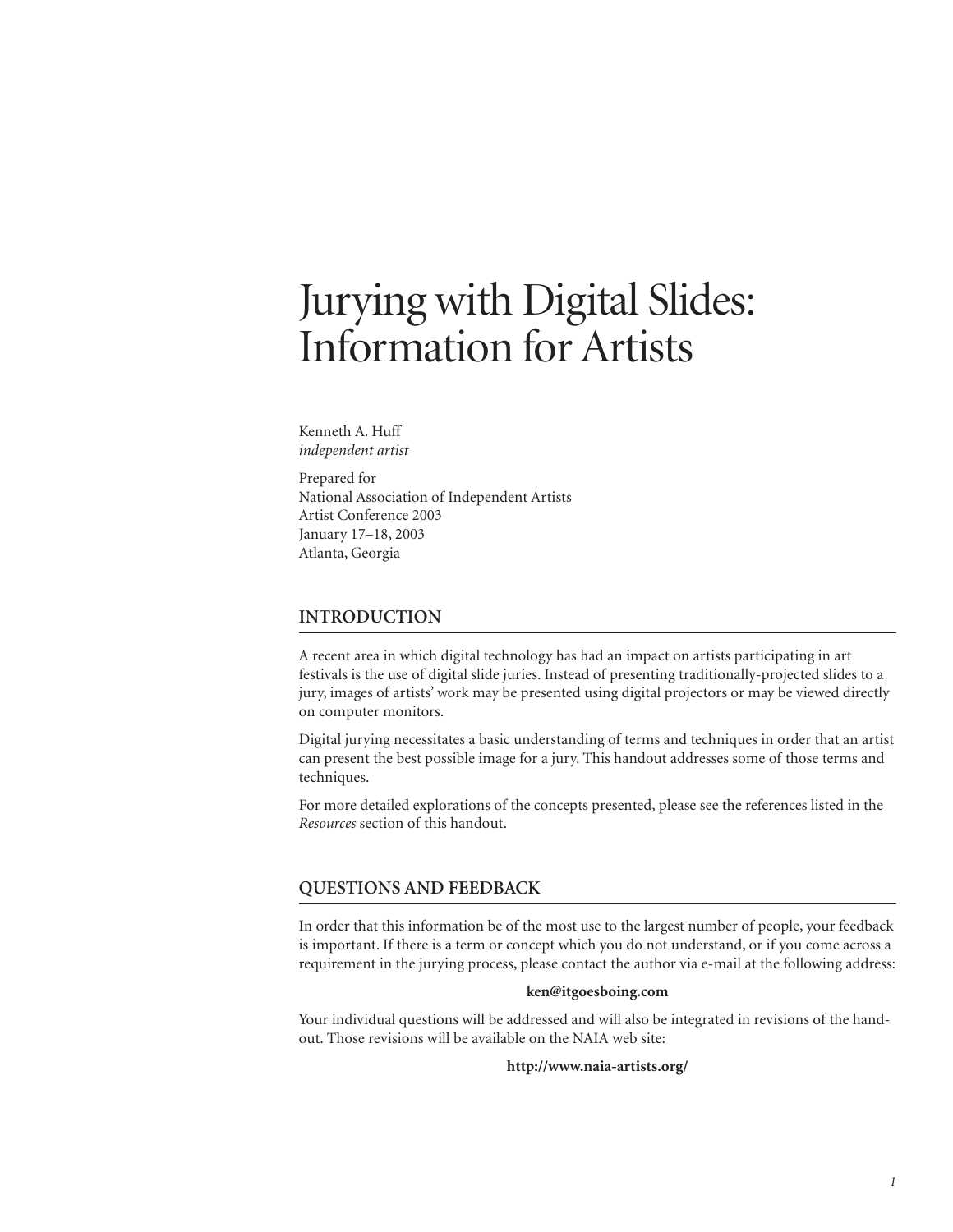# **PIXELS: THE SHORT VERSION**

Take an image (in this context, a photograph of a piece of artwork) and place a grid work of cells over the image. For each cell, select a color which best represents the portion of the image shown in that particular cell. That cell and its color value can be thought of as a **pixel** (short for *picture element)*. The finer the grid, and therefore the more cells, the better the pixels will represent the original image.

For a more precise and detailed definition of the pixel, please see the *Pixels: The Long Version*  section at the end of this hand-out.

# **TURNING ARTWORK INTO PIXELS**

There are a number of ways in which a physical piece of artwork can be turned into that grid of pixels. A scanner can be used to capture a piece of artwork directly (if it is small enough to fit on the scanner) or to capture a traditionally-produced photographic print or transparency of the artwork. Digital cameras can be used to directly capture the artwork, skipping the step of traditional photography.

For a more detailed explorations of image capture methods, please see the *Pixels: The Long Version* section at the end of this hand-out and the references in *Resources* section.

# **RESOLUTION, DPI, PPI, ETC.**

**DPI** (dots per inch) and **PPI** (pixels per inch) are two terms which are loosely equivalent and both describe the amount of visual information given area. They refer to the **resolution** of the image, or the number of pixels per unit of measurement. Occasionally you might see the term **SPI,** representing "samples per inch".

The term "dots per inch" is most appropriately used when referring to printing or output methods and is derived from the fact that those devices often put dots of marking medium on a surface (for example, an ink jet printer puts dots of ink on a piece of paper or canvas). The term "pixels per inch" is appropriate when referring to amount of original source data in a given area.

When thinking of overall image quality, the actual number of pixels, or the **pixel dimensions**  ("640x480 pixels", for example), are more critical than the number of pixels in a given area (the resolution or **pixel density;** "200 ppi", for example). It is always possible to reduce a larger number of pixels to fit a smaller area, but enlarging a smaller number of pixels to fit a larger area can be problematic if the resulting proprotional pixel density is too low.

A 2x2" image at 100 PPI contains the same number of pixels as a 1x1" image at 200 PPI or a 4x4" image at 50 PPI.

> (2 inches x 100 pixels per inch) x (2 inches x 100 pixels per inch)  $=$ (1 inch x 200 pixels per inch) x (1 inch x 200 pixels per inch)  $=$  $(4$  inches x 50 pixels per inch) x  $(4$  inches x 50 pixels per inch) =  $200$  by  $200$  pixels  $=$ 400 pixels

Just as the total pixel counts for each of these image is equivalent, the images can be reduced or enlarged in order to make the resolution equivalent. For example, reducing the 2x2" image by 50% will make it equivalent in resolution to the 1x1" image.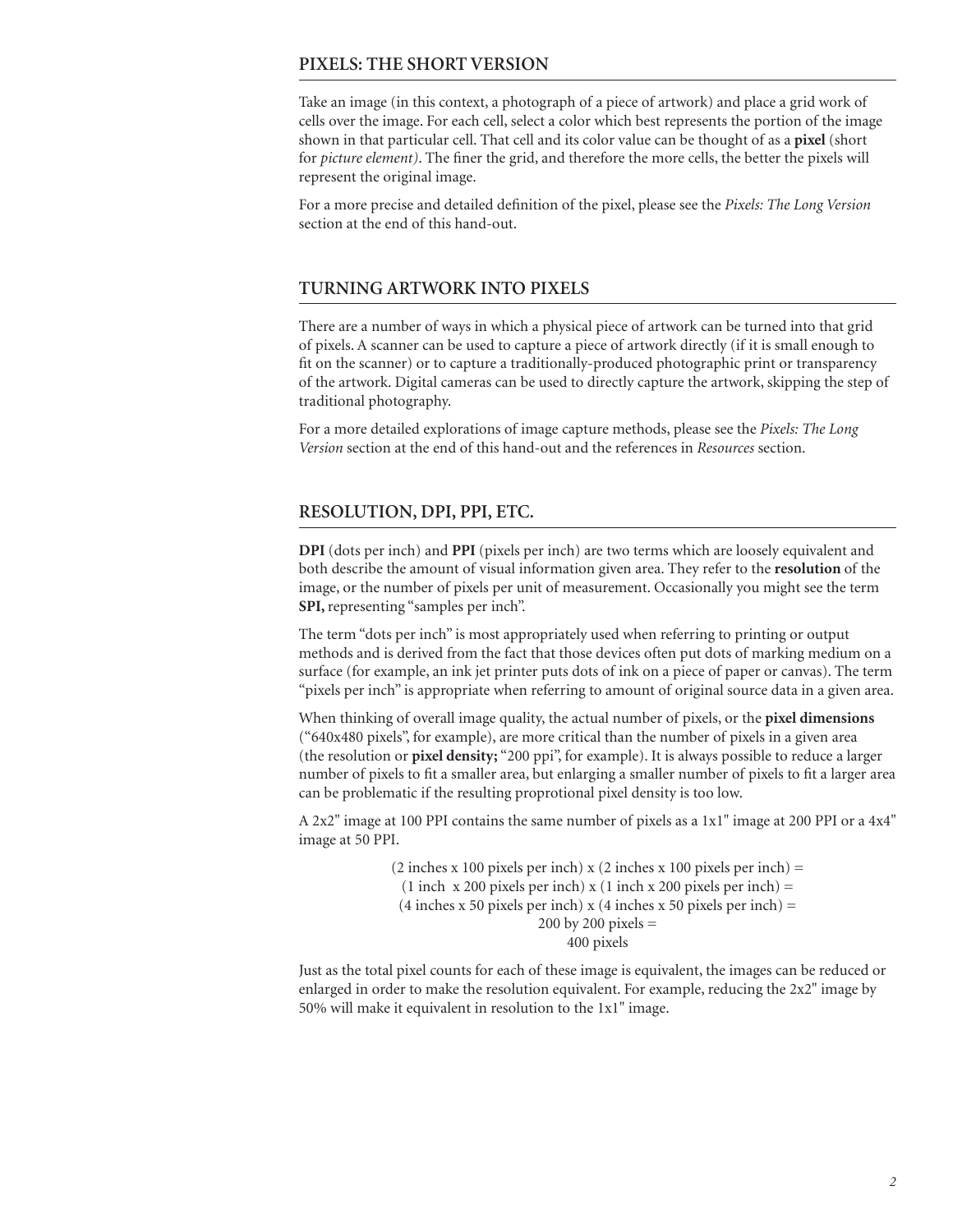# **FILE FORMATS AND IMAGE COMPRESSION**

Software applications store digital information in very structured configurations in order that the information can be retrieved and used again. With image data, a number of these configurations, or **file formats,** have become standards and are available in almost every software application which interacts with image data. The two file formats which most likely will be used with digital slide jurying are JPEG and TIFF.

# *JPEG*

JPEG (pronounced "jay-peg") is an acronym for "Joint Photographic Experts Group", the organization which created the standard. JPEG files are often identified by the following text appearing at the end of the file name (also know as **file name extensions**): ".jpeg", ".jpg" and ".jpe". JPEG is a particularly useful file format because it allows for compression of the image data. The amount that an image is compressed is controlled by the user with the adjustment of compression or quality settings. The two are inversely proportional — the higher the compression, the lower the image quality. JPEG compression is a "lossy" technique, meaning that some of the image information is lost in the compression process. This normally is not a problem, but if an image is repeatedly saved in JPEG format or the compression is set too high (or the quality set to low, depending on your software), visual artifacts can appear in the image, in the form of obvious blocks of uniform color. I always recommend saving an uncompressed version of an image for future use and using software which gives you visual feedback as you are setting the quality or compression levels so that you can see how the settings are changing the quality the image.

## *TIFF*

TIFF ("Tagged Image File Format") is another popular file format. TIFF images are most often stored using LZW or no compression. LZW compression can be used without hesitation as it will never degrade the visual quality of the image. The file name extensions for TIFF most commonly are ".tiff" and ".tif".

## *GIF*

GIF or "graphics interchange format" is a file format commonly used for web graphics and it is not appropriate for digital slide jurying.

# **SAMPLE SPECIFICATIONS**

# *A "good" example*

Here is an example of a specification for images to be submitted for a digital slide jury. This specification gives us all of the information we need to prepare and submit the digital slides.

| Image dimensions: | 640 pixels horizontal maximum                                         |
|-------------------|-----------------------------------------------------------------------|
|                   | 480 pixels vertical maximum                                           |
| File names:       | Artist's last name, first name and a sequential number indicating     |
|                   | slide viewing sequence, example: "DoeJane1.jpg", "DoeJane2.jpg", etc. |
| File formats:     | JPEG or TIFF                                                          |
| Compression:      | Compression is not required                                           |
| Media:            | Internet submissions only                                             |

The image dimensions show the largest pixel dimensions acceptable. Note that these are examples of absolute limits. In this example vertically-oriented images will end up being smaller than horizontally-oriented images. An actual digital jury system may limit both dimensions to the smaller number so that image orientation would not offer a visual advantage.

The naming scheme for files should be simple, intuitive and could allow for the artist to specify the order in which the images should be viewed.

*While current versions of software allow you to save TIFF images using ZIP or JPEG compression, older software most likely will not be able to understand the files. It is best to use LZW or no compression. LZW compression is a "lossless" technique which compresses images without discarding image information and therefore does not have the possibility of the blocky visual artifacts found in JPEG images that have been over compressed.*

*When having digital photographs taken of artwork, the artist should always ask for an original, fullresolution, uncompressed (or LZWcompressed) TIFF file, in addition to whatever specific files might be produced for jury submissions. As technology changes (and hopefully improves), the specifications for submitted images will also change. Having the original, full-resolution image allows the artist to produce images to the new specifications.*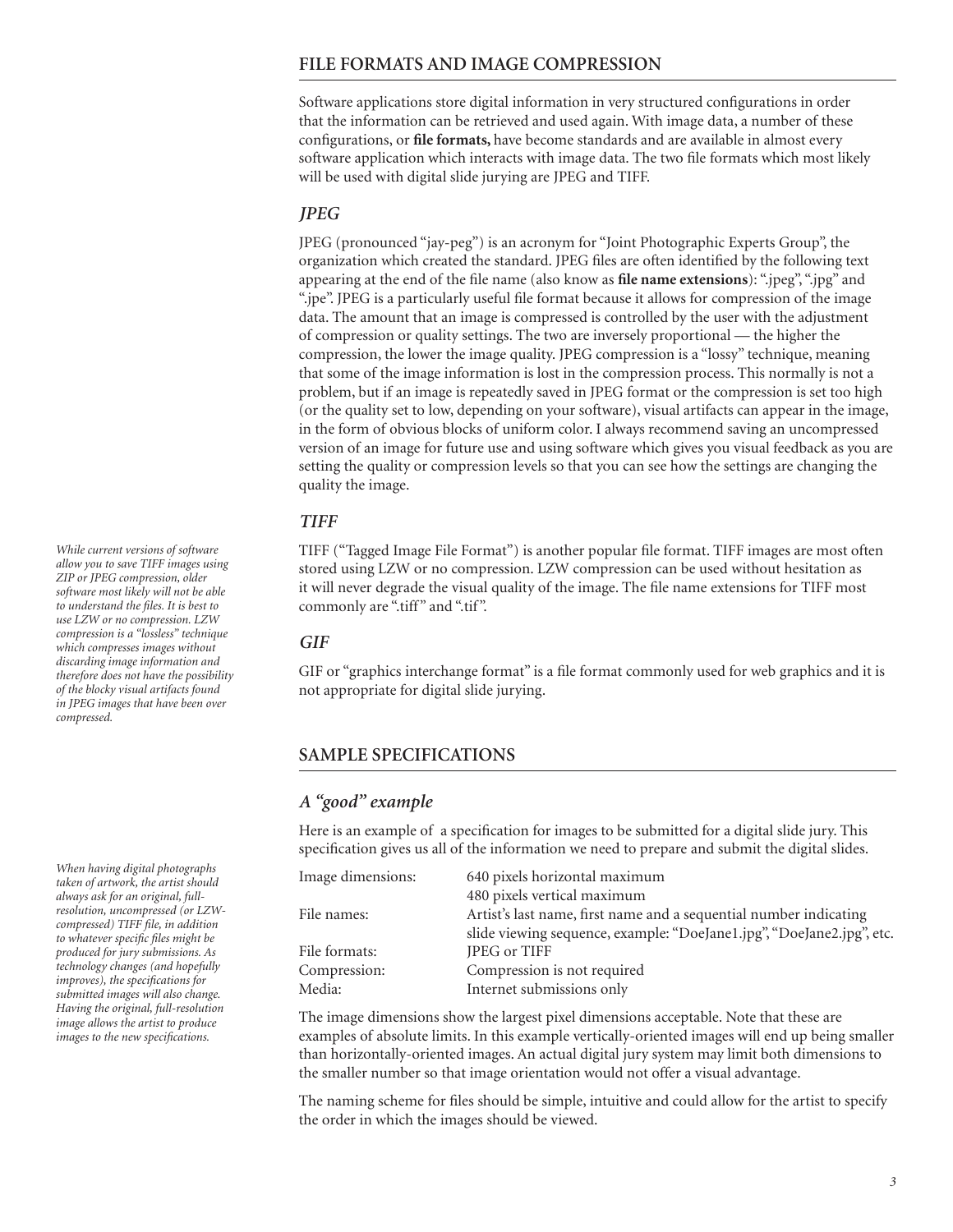The JPEG and TIFF file formats are universally available and can represent images completely without requiring a reduction in color range or fidelity. Image compression should not be required if it necessitates the reduction of quality.

While requiring submission via the Internet does require access to the Internet, it can also provided immediate feedback to the artist as to whether or not the images have been successfully received. The festival's submission system can simply redisplay the image on a web page. Using a web-based submission system would also allow the artist to see that the images are in the proper sequence.

# *A "bad" example*

The following is an example of the digital slide image requirement which might appear on an event application:

### *"Maximum 480x720 pixels (vertical or horizontal) at 300 DPI"*

While this specification does give us a pixel dimension ("480x720"), it is ambiguous as to whether that specification is given as width first or height first. It also does not specify the acceptable file format, such as JPEG or TIFF, nor does it tell us how the image is to be submitted (electronically via the Internet, on recordable compact discs [CD-Rs], on floppy diskette?) If the image is submitted on a disk, what platforms are supported (PC and/or Macintosh)?

## **RESOURCES**

## *Adobe Systems, Incorporated*

Adobe Photoshop is one of the most popular image manipulation programs. The Adobe web site is an excellent resource. Specifically, the Technical Guide, "Introduction to Halftones and Scanning" is a good overview of information pertinent to digital images and scanning. The "Scanning Images" section is particularly relevant.

#### **http://www.adobe.com/**

#### **http://www.adobe.com/support/techguides/printpublishing/scanning/psscanning.html**

## *An Introduction to Digital Scanning*

Agfa has published an small, excellent, very visual, inexpensive (\$7.50) book, *An Introduction to Digital Scanning.* Unfortunately, they have made it a bit difficult to order. Follow the link below. You will be redirected to the Agfa Professional Support web site. Look for the link to the "APS Store". Once you follow it, look for the small pop-up asking where you want to shop. Select the only option, "United States". Now click on the "Books" icon. Look for the title above in the list presented. Follow the instructions for ordering. The book is worth the effort. Really. If I could have given you a more direct link, I would have. Really.

#### **http://www.agfabooks.com/**

## *The Computer in the Visual Arts*

*The Computer in the Visual Arts,* by Anne Morgan Spalter (1999; Addison-Wesley; ISBN 0-201- 38600-3), gives an excellent, detailed overview of digital technologies and their use in the visual arts. The author documents the history of digital art and places it in context in art history.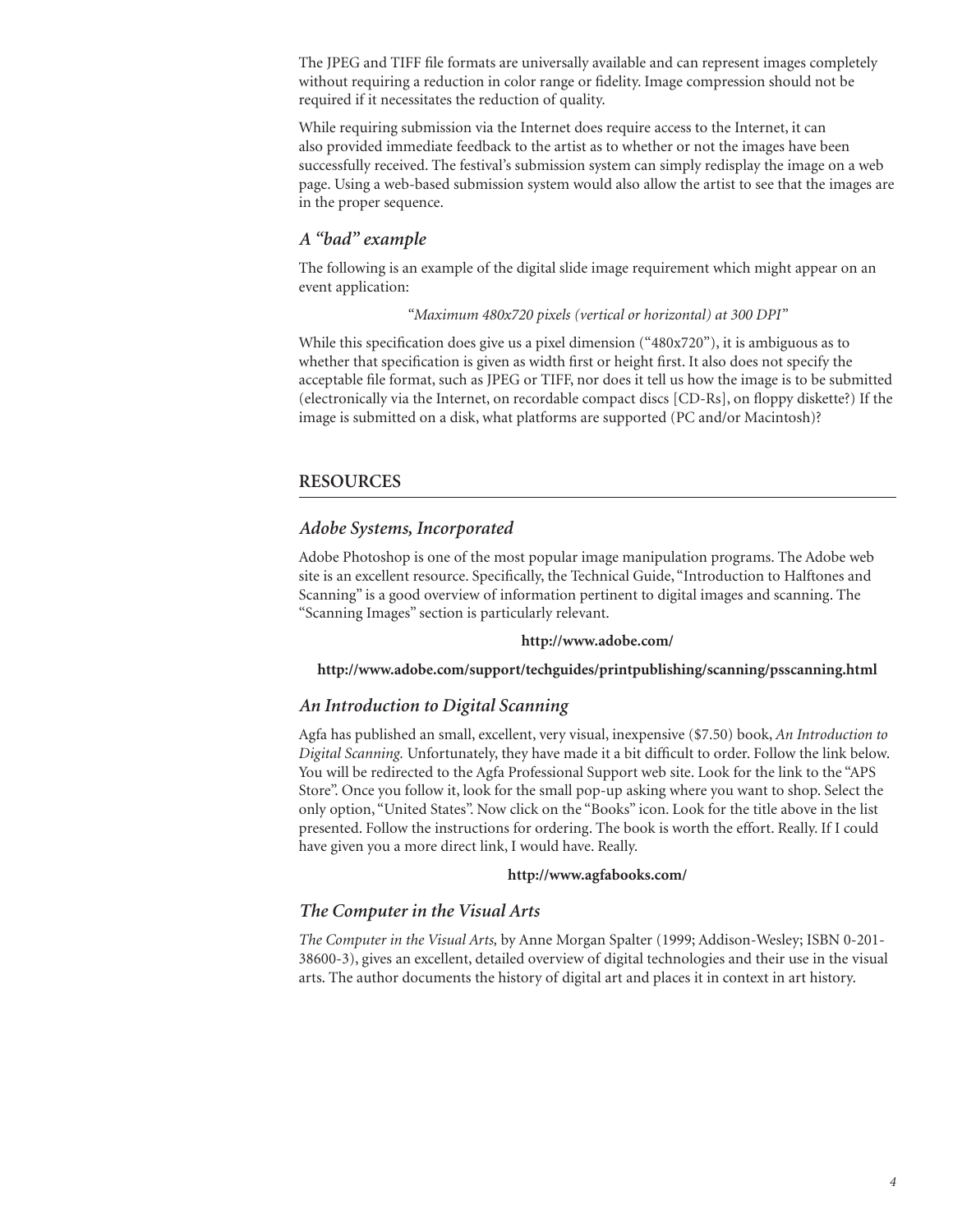# *SHIFT+CTRL+A(RT): The Use of Digital Tools in the Visual Arts*

Digital technologies have caused fundamental changes in many areas, not the least of which are the visual arts. One of the many challenges presented by these new tools is not only understanding how they work and are used, but why.

This paper highlights some fundamental concepts which make easier the understanding of the use of digital technology in the visual arts. A simplified workflow is presented with overviews of how elements are brought into the computer, how those elements can be modified and entirely new elements created, how elements can, in turn be brought from the virtual to the physical world and some of the ways the results can be modified and integrated with other physical elements.

Artists use digital tools in a wide variety of ways. Examples are given from the work of a number of artists, along with statements from the artists on their work, the use of technology in their work and the reasons behind its use.

Finally, the author shares some thoughts on topics ranging from print longevity to the place of digital art in art festivals.

## **http://www.itgoesboing.com/ShiftCtrlArt/**

The information below is extracted from *SHIFT+CTRL+A(RT).*

# **PIXELS: THE LONG VERSION**

# *Continuous versus discrete*

Computers work entirely with numbers. All of the complex interaction that takes place as we use a computer to send e-mail, browse the Internet, scan an image or create art is processed as a series of discrete numbers.

The power of digital technology is in the manipulation of numbers. The trick is often how to turn the elements to be manipulated into the numerical terms that can be processed using the digital tools.

Digital representations of visual information can be created by assigning different numerical values to different colors. This process is fairly simple if the visual source is broken up into discrete units, such as in a mosaic. Each tile of the mosaic is separate and discrete from its neighbors and each color could be assigned a unique number. What should be done though with visual information which is continuous, such as a painting or a photograph? One can find another color between any two points in the image and transitions of color are often continuous gradations. With digital tools, the answer can be found in sampling.

## *Sampling*

The process of **sampling** involves measurements being taken of a continuous or analog source at various points. Those measurements are translated into discrete numerical values or **samples**  *(see left).*

In order to increase the accuracy of the digital representation, the number of samples and the precision of those can be increased.

# *The Pixel*

A **pixel** (short for *picture element)* is a point sample, the value of a continuous thing at a particular location. Pixels most commonly refer to the square representations of color in computer images. This is not entirely accurate as mathematical points do not have dimension (width, height or depth). In addition, a pixel also can refer to the smallest unit able to be imaged by a particular device, whether it be a computer monitor or a digital printing device.

## **Sampling**



*Imagine that this continuous wavy curve represents the colors in some portion of an image...*





*very well.*



THEFTHEFT

*By increasing the number of measurements taken (the frequency) and the precision of the measurements...*

*...a more accurate representation of the curve can be recorded.*